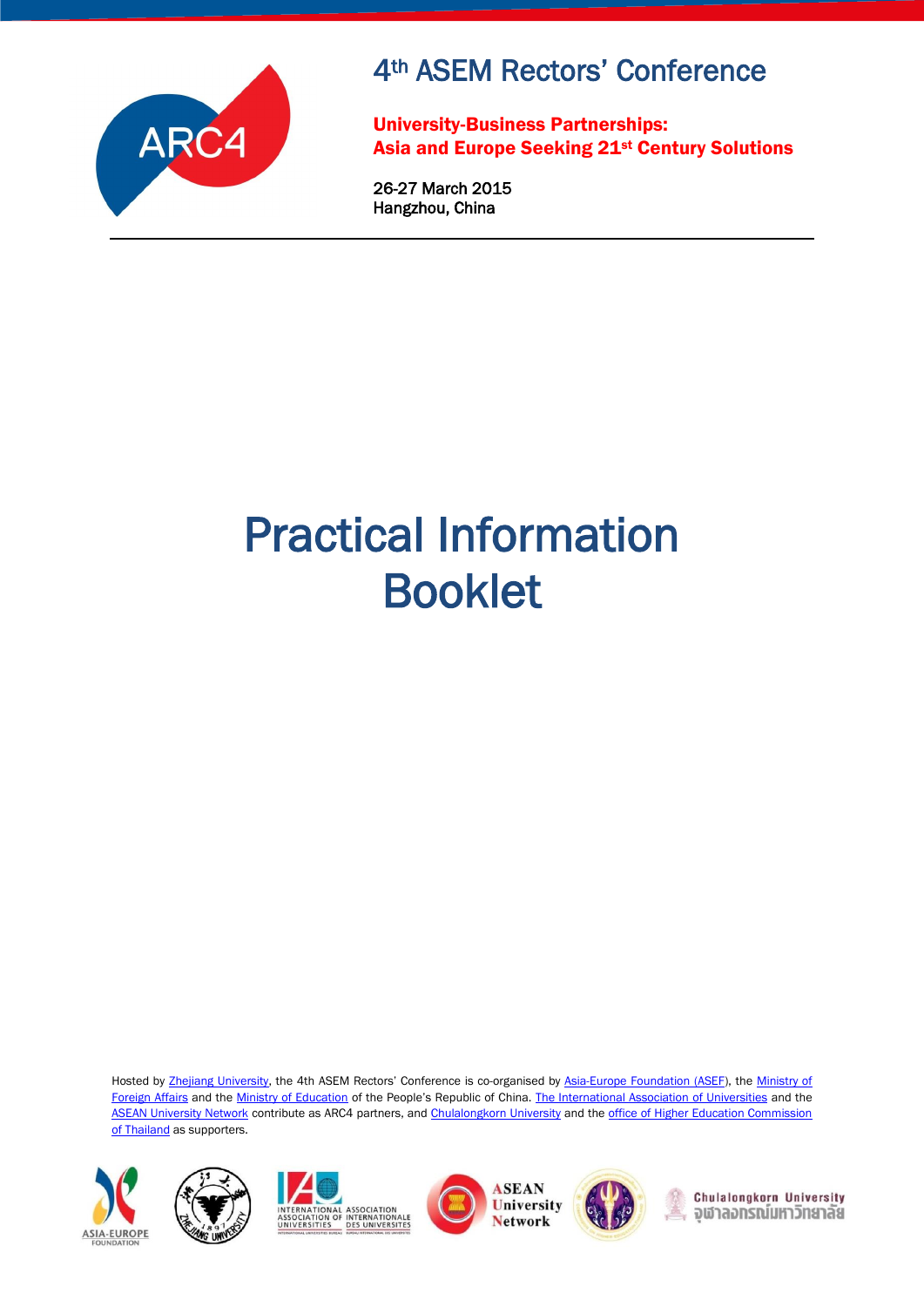## **Table of Contents**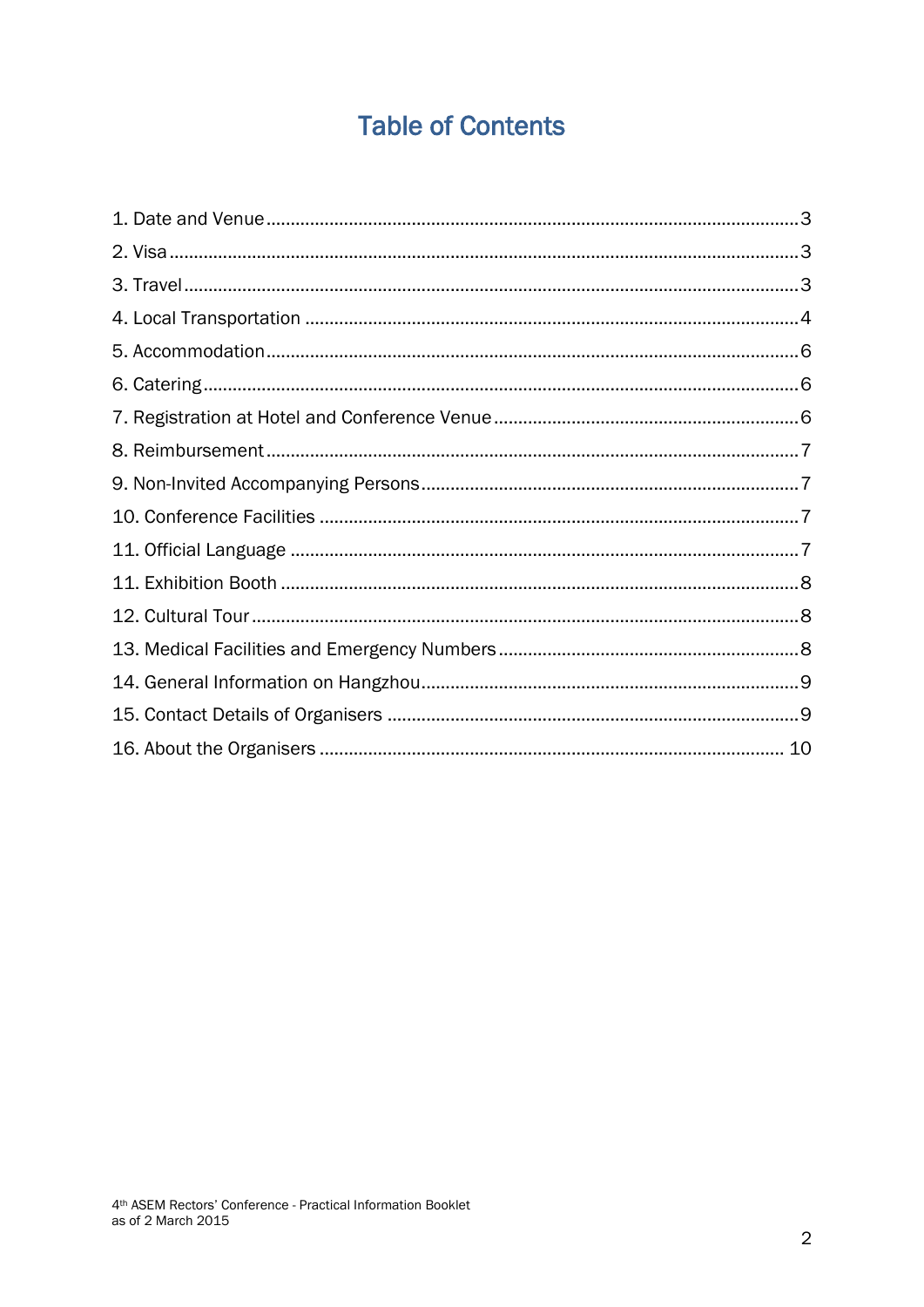### <span id="page-2-0"></span>1. Date and Venue

The 4th ASEM Rectors' Conference will be held in Hangzhou, China from Thursday to Friday, 26 and 27 March 2015, at the following venue:

> Qizhen Hotel (on ZJU campus) 866 Yuhangtang Road, Hangzhou, Zhejiang 310058, P.R.China <http://www.zju.edu.cn/english/>

The Conference will officially start with a Welcome Reception on Wednesday, 25 March 2015 at the Dragon Hotel between 19:00 – 21:00. It will formally end with a *Farewell Dinner* on Friday evening, 27 March 2015 at around 21:00. An optional Cultural Tour will be arranged on Saturday, 28 March 2015.

### <span id="page-2-1"></span>2. Visa

Participants who require a visa to travel to China are advised to apply for Non-Commerce Visa (F Type) with the Chinese Embassy/Consulate nearest to their place of residence 2-3 weeks before their departure. Please ensure that your passport is valid for at least six more months from the day of your arrival in China.

Thanks to the close coordination between the Asia-Europe Foundation (ASEF) and the Ministry of Foreign Affairs of P.R. China, who is one of the Conference co-organisers, the visa application of ARC4 participants will be facilitated and accelerated, provided the required documents by the Embassies/Consulates are presented.

Participants do NOT need to show individual visa support letter or invitation letter indicating their date of birth, passport number or other personal particulars. Instead of these two documents, the current invitation letter the participants have received will suffice.

ASEF will not issue individual proof of hotel reservation, as only a few Chinese Embassies/Consulates in ASEM countries require this document. Participants asked to show the proof may contact ASEF for individual assistance.

### <span id="page-2-2"></span>3. Travel

Participants are responsible for their own travel itinerary and flight booking. All participants are expected to arrive in Hangzhou by the afternoon of Wednesday, 25 March 2015.

#### Destination Airport Options and Transportation from the Airport to the Hotel in Hangzhou

#### 1) Hangzhou Xiaoshan International Airport (HGH)

<http://www.hzairport.com/bus.aspx> Tel: +86-571-86662539 (08:00-23:00)

2) Shanghai Pudong Airport (PVG): Further transportation via university minibus to Hangzhou <http://en.shairport.com/pudongair.html>

4th ASEM Rectors' Conference - Practical Information Booklet as of 2 March 2015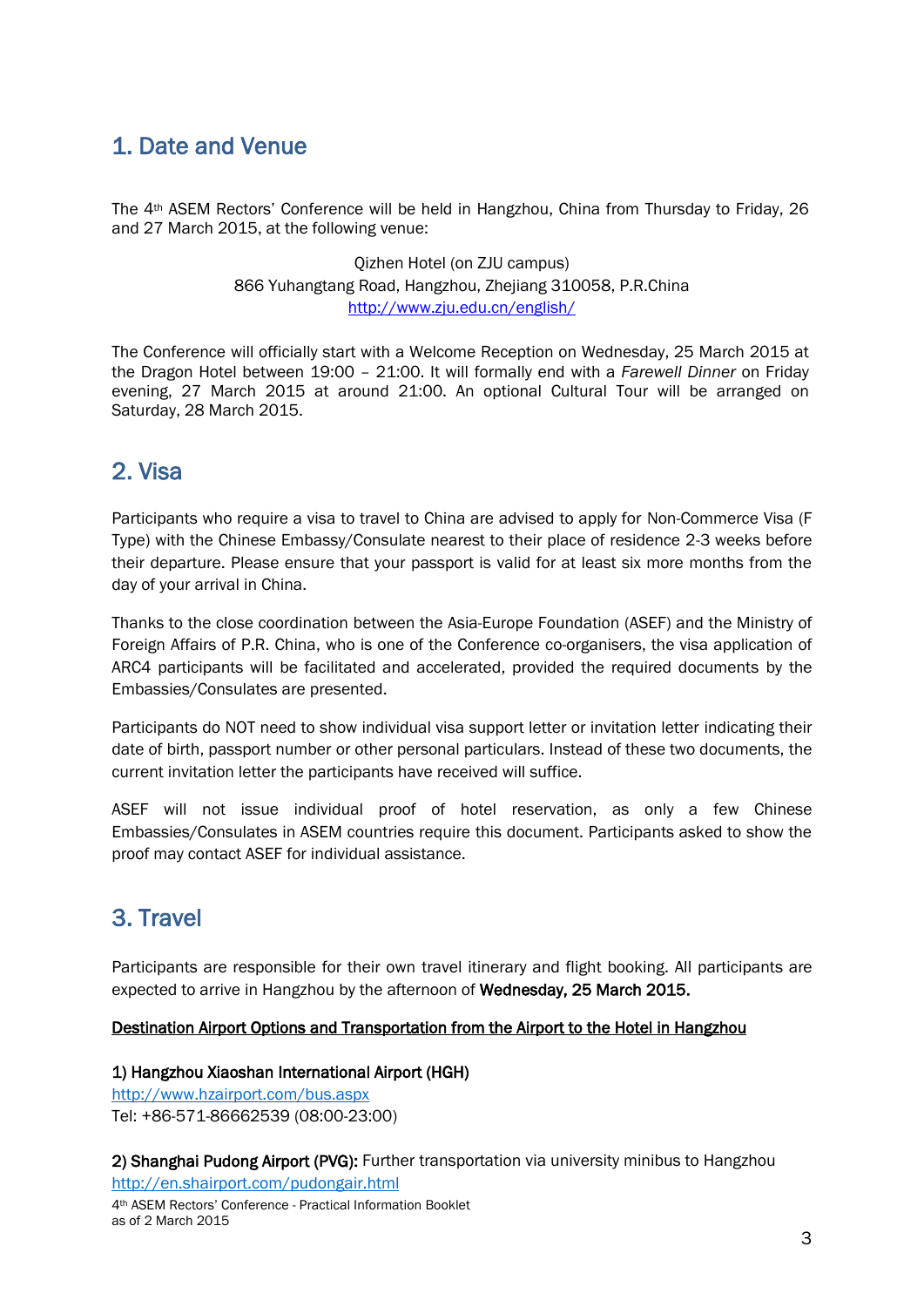3) Shanghai Hongqiao Airport (SHA): Further transportation via high-speed train to Hangzhou <http://en.shairport.com/pudongair.html> <http://service.shmetro.com/en/>

Those who have requested for travel subsidy on the online registration form and have received confirmation from ASEF need to keep the boarding passes for both trips of the journey, and mail them to ASEF's office upon return for the subsidy claim.

<span id="page-3-0"></span>Participants may wish to purchase travel insurance at their own costs.

### 4. Local Transportation

Student volunteers of Zhejiang University will assist the participants upon arrival and for the departure. Please inform ASEF by Sunday, 8 March 2015 of your detailed travel itinerary, including flight numbers, scheduled arrival and departure time for smooth arrangement of pickup and drop-off services by Zhejiang University.

#### 1) Hangzhou Xiaoshan International Airport (HGH)

Arrival (25 March 2015): Participants arriving at HGH need proceed to the international passengers' exit of Terminal 1 where student volunteers from Zhejiang University will hold the sign "ZJU-ARC4". They will assist you to get to the university minibus which will bring you to the hotel. The minibuses will be arranged in several time slots in accordance with the participants' arrival schedules.

Departure (27 - 29 March 2015): Zhejiang University will arrange for a university minibus to send the participants at certain timings to the airport.

#### 2) Shanghai Pudong Airport (PVG)

Arrival (25 March 2015): Participants arriving at PVG need proceed to the international passengers' exit of Terminal 1 and Terminal 2 where student volunteers from Zhejiang University will hold a sign of "ZJU-ARC4". They will assist you to purchase the coach tickets to Hangzhou and accompany you to the coach station. The coach journey takes about 3 hours. In Hangzhou, student volunteers will meet you upon your arrival at the coach station of the Hangzhou Dragon Tourism Centre. From there a university minibus will bring you to Dragon Hotel.

Departure (27 - 29 March 2015): Zhejiang University will arrange for a university minibus to send the participants to the coach station at Hangzhou Dragon Tourism Centre in several time slots.

#### 3) Shanghai Hongqiao Airport (SHA)

Arrival (25 March 2015): Participants arriving at SHA need proceed to the international passengers' exit of Terminal 1 where student volunteers from Zhejiang University will hold a sign of "ZJU-ARC4". They will assist you to go to the subway line 10. Upon arrival at Hongqiao Railway Station Stop, student volunteers will pick you up, and purchase the high-speed train ticket for you. The train journey to Hangzhou takes about 1 hour, and it goes to either Hangzhou Railway Station or Hangzhou East Railway Station. Upon your arrival at either of these two stations, student assistants will pick you up at the passengers' exit and send you to a university minibus going to Dragon Hotel.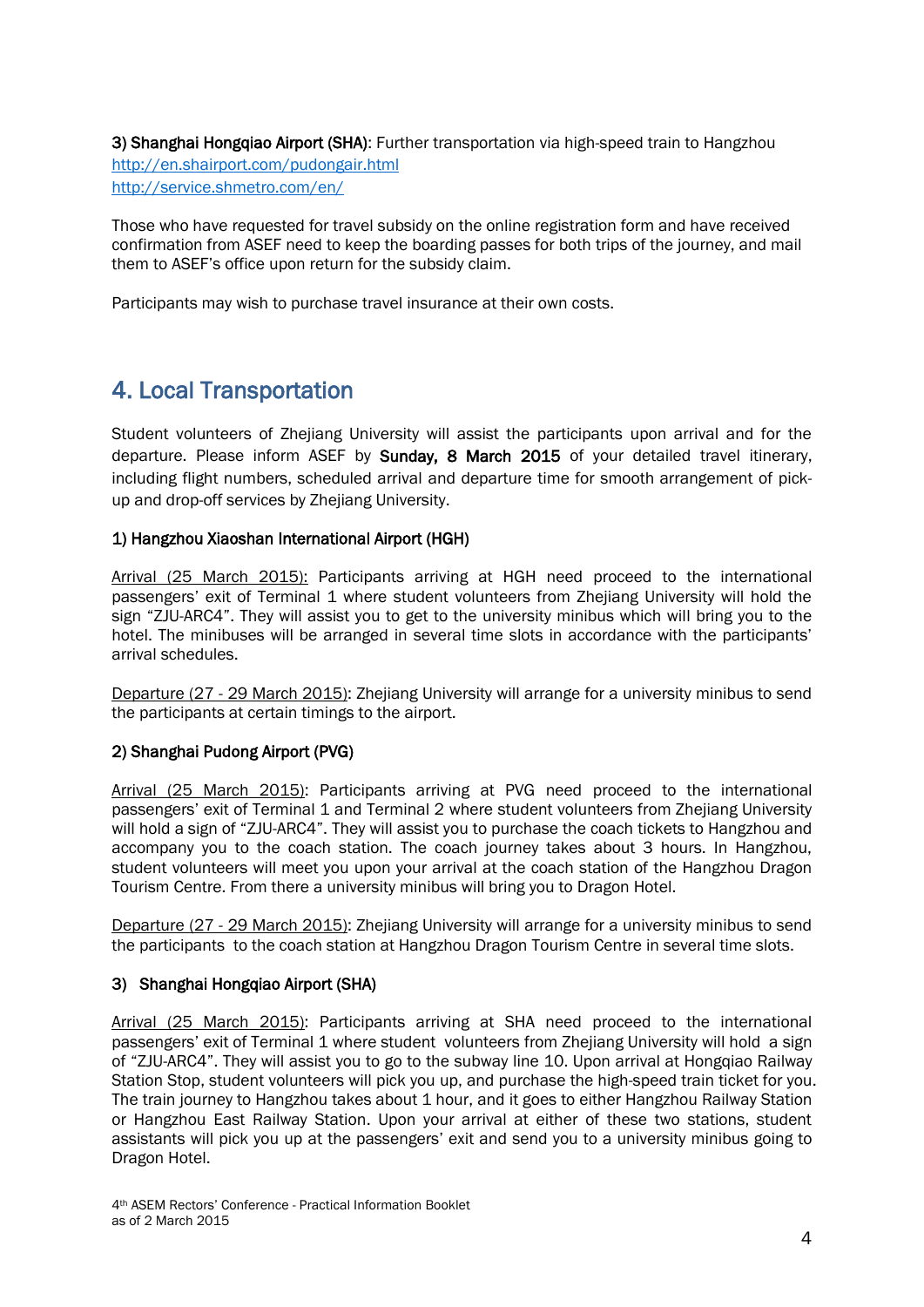Departure (27 - 29 March 2015): Zhejiang University will arrange in several time slots for a university minibus to send the participants to Hangzhou Railway Station or Hangzhou East Railway Station.

In case any participant cannot find ZJU student assistants holding a sign of "ZJU-ARC4", please call Ms. QIN Jirong at her mobile no.: +86 13291872757.

#### Some useful English-Chinese phrases:

• At the Hangzhou Xiaoshan Airport.

I want to go to the The Dragon by taxi. Please send me to the hotel. The address is 120 Shuguang Road, Hangzhou.

我想打的到黄龙饭店,请打表并在下车时给我发票。 地址是:曙光路 120 号。

#### • At the Shanghai Pudong Airport

Where is the coach (long-distance bus) ticket for Hangzhou? 请问去杭州的长途大巴车站在哪里?

I want to buy a coach (long-distance bus) ticket for Hangzhou. 我想买去杭州的长途大巴车票。

I want to go to the The Dragon by taxi. Please send me to the hotel. The address is 120 Shuguang Road, Hangzhou.

我想打的到黄龙饭店,请打表并在下车时给我发票。 地址是:曙光路 120 号。

#### • At the Shanghai Hongqiao Airport

I want to go to the Hongqiao train station by taxi. Please send me to the Hongqiao train station. 我想打的到虹桥火车站,请打表并在下车时给我发票。

I want to buy a high-speed railway train ticket for Hangzhou. 我想买去杭州东站或杭州城站的高铁票或者动车票。

I want to go to the The Dragon by taxi. Please send me to the hotel. The address is 120 Shuguang Road, Hangzhou。

我想打的到黄龙饭店,请打表并在下车时给我发票。 地址是:曙光路 120 号。

#### 4) Transportation during the Conference

The organisers will take care of the transportation to and from various conference venues during the conference (i.e. Dragon Hotel, the conference venue, dinner venues, visit to Alibaba Group Headquarters).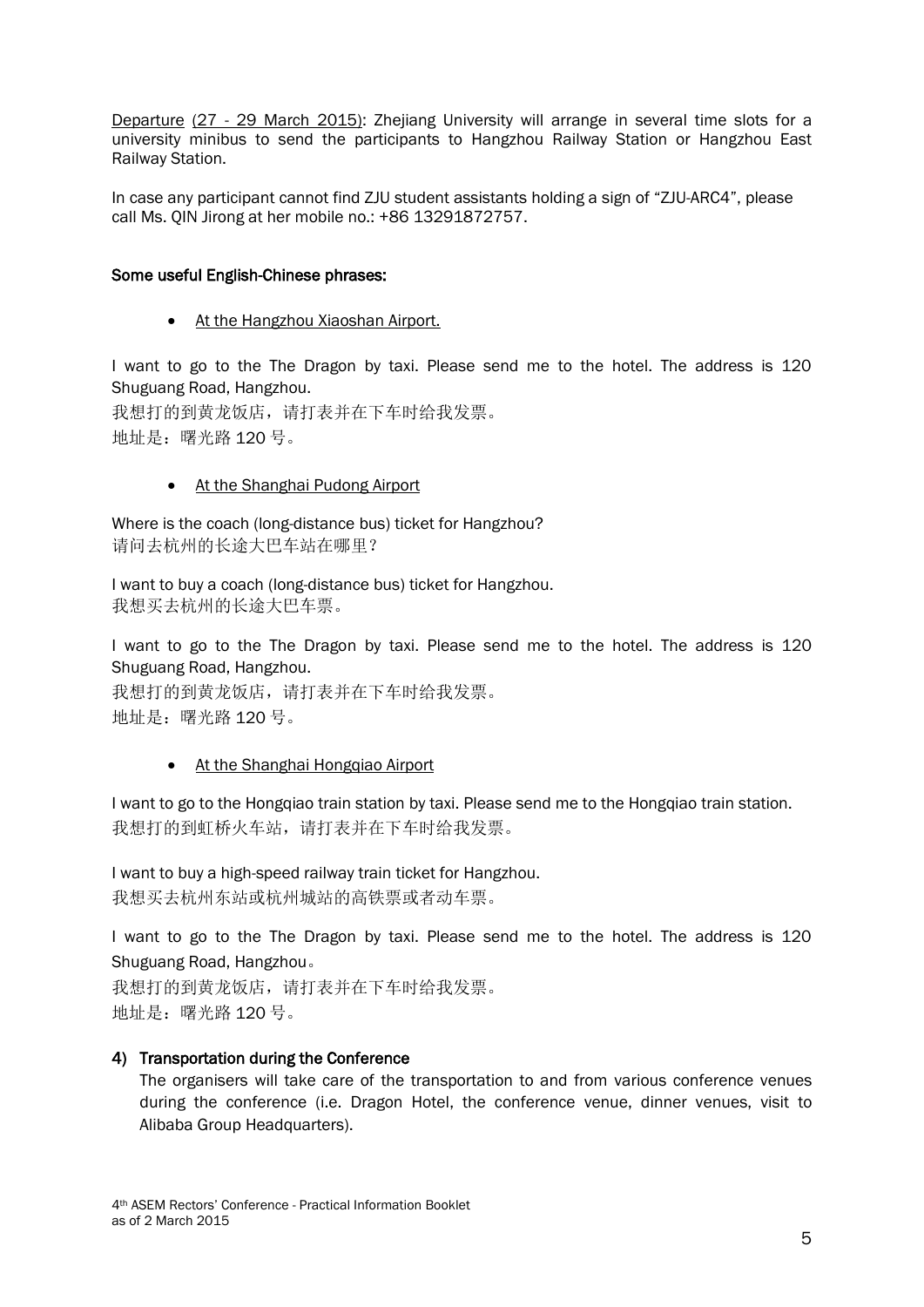### <span id="page-5-0"></span>5. Accommodation

#### Dragon Hotel

120 Shuguang Road Hangzhou, China T: +86 571 8799 8833 E: [servicecenter@dragon-hotel.com](mailto:servicecenter@dragon-hotel.com) Website: <http://www.dragon-hotel.com/>

Accommodation will be covered and directly arranged by the organisers: 3-night single occupation without extra expenditures (check-in on Wednesday, 25 March, from 14:00 onwards, and check-out on Saturday, 28 March, before noon).

Any other expenses of a personal nature (e.g. additional days of stay, extra person<s>, telephone calls, laundry, medical, etc.) will be borne by the participant.

Participants wishing to stay at the Dragon Hotel after Saturday, 28 March 2015 need to inform the ARC4 team by Friday, 6 March 2015 to request for an extension of the room reservation. The costs of extended accommodation need be borne by the participants.

Participants wishing to join the cultural tour on Saturday, 28 March 2015 and stay overnight will also need extend the hotel reservation through the organisers and bear the costs themselves.

### <span id="page-5-1"></span>6. Catering

The following meals will be provided during the Conference:

- Breakfast from Thursday, 26 until Saturday, 28 March 2015 (included in hotel accommodation)
- Welcome Buffet on Wednesday, 25 March 2015
- Lunch and Tea Breaks on Thursday, 26 Friday, 27 March 2015
- Dinner on Thursday, 26 March 2015
- Farewell Dinner on Friday, 27 March 2015

Both Chinese and Western food will be available.

We have forwarded the participants' dietary requirements indicated in the online registration form to the local organisers.

<span id="page-5-2"></span>Meals before the start and after the end of the Conference Programme will not be covered.

### 7. Registration at Hotel and Conference Venue

Participants need to register at the ARC4 Secretariat Desk upon arrival in the Dragon Hotel between 14:00 – 18:00 on Wednesday, 25 March. Conference bags and badges will be distributed during the registration. It is compulsory for all participants to wear the badge throughout the Conference.

4th ASEM Rectors' Conference - Practical Information Booklet as of 2 March 2015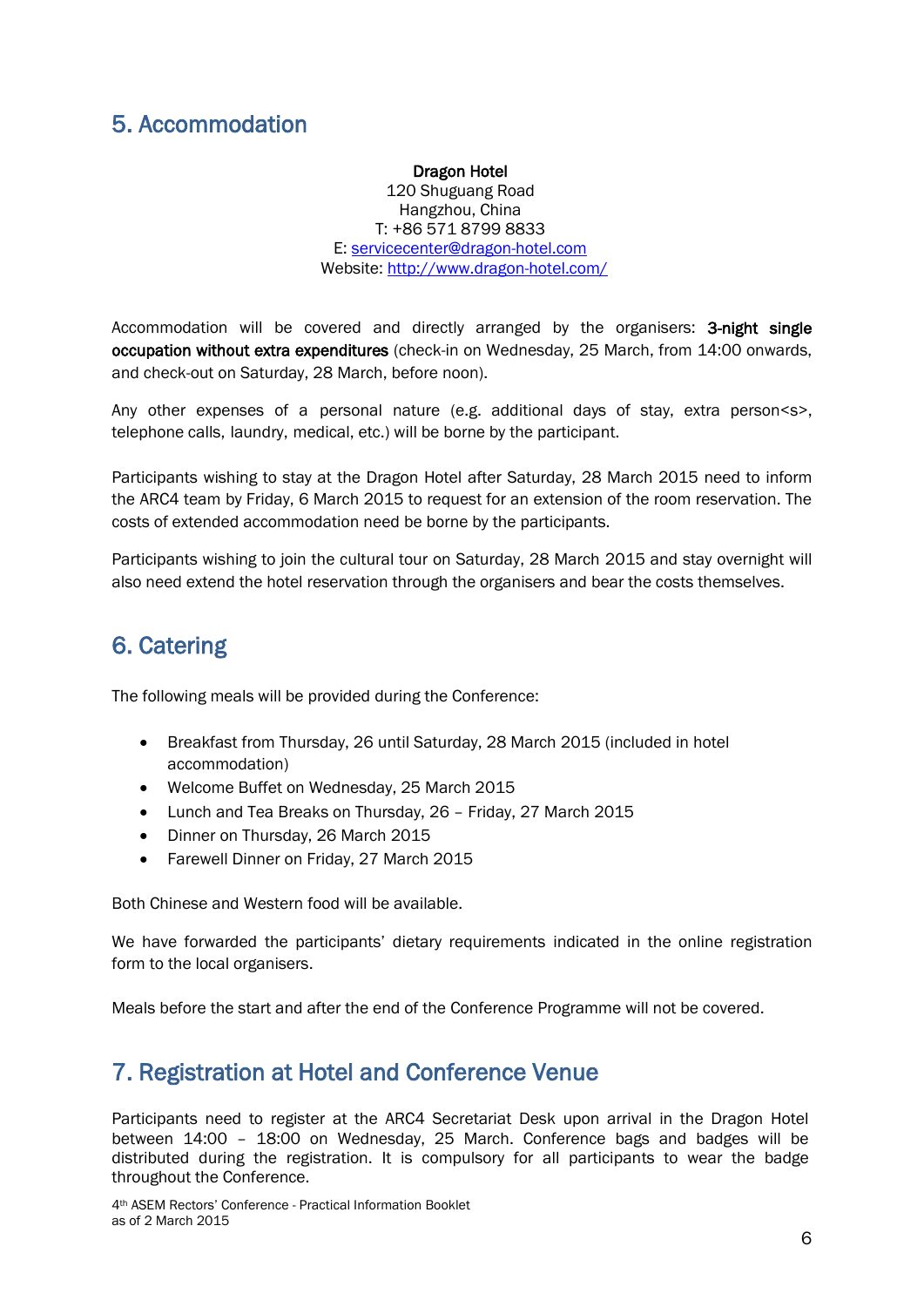### <span id="page-6-0"></span>8. Reimbursement

#### • Travel

University representatives whose request for travel subsidy has been accepted by ASEF will receive the subsidy upon submitting to ASEF the originals of the boarding passes for both ways of their air travel.

Those who have not indicated the need for travel subsidy in their online registration form will not be able to receive the financial assistance.

ASEF will not accept travel subsidy claims without receiving the originals of the boarding passes.

#### • Hotel

Costs of 3 nights of accommodation (25-28 March 2015) for senior university representatives will be borne by the Conference organisers, unless otherwise specified.

#### Local Transport

As airport transfers and transport between the hotel and various conference-related venues will be provided by the organisers, there will be no reimbursement for other local transport expenses.

#### Visa Fees

Visa fees are non-reimbursable.

#### • Travel Insurance

<span id="page-6-1"></span>Travel insurance costs are non-reimbursable.

### 9. Non-Invited Accompanying Persons

The organisers are not able to bear the costs or make any logistical arrangement for accompanying family members or other non-participants of the Conference. Non-invited people will not have access to the Conference.

### <span id="page-6-2"></span>10. Conference Facilities

There is free Wi-Fi at the Conference venue. Participants can also charge their computers and mobile phones at the Conference Secretariat.

### <span id="page-6-3"></span>11. Official Language

The official working language of the ARC4 Students' Conference is English. The organisers will not provide any interpretation/translation services.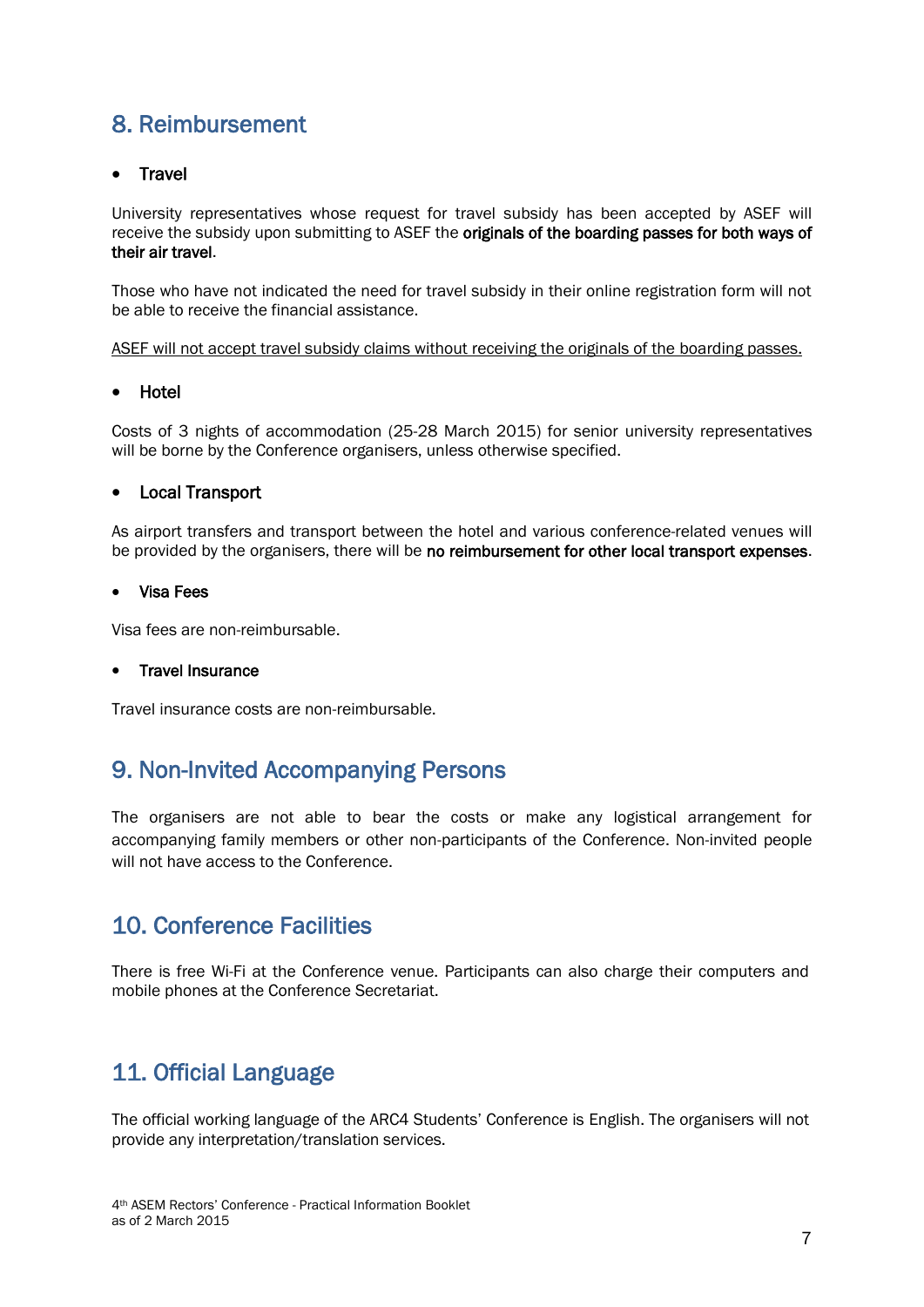### <span id="page-7-0"></span>11. Exhibition Booth

Participants wishing to set up an exhibition booth at the Conference venue may either bring the promotional materials with themselves or ship them well in advance and clearly labelled to the local organiser, Zhejiang University at the following address:

Mr XUE Fei Office of International Relations, Zhejiang University Room 310, Nano-Building B (Alumni Center), Zijingang Campus 866 Yuhangtang Road, Hangzhou, Zhejiang Province, 310058 P.R. China T: +86 571 88981165

邮编: 310058 中国浙江省杭州市西湖区余杭塘路866号 浙江大学紫金港校区校友活动中心101办公室 薛飞 先生

<span id="page-7-1"></span>Volunteers will assist in setting up and attending to the exhibition booths.

### 12. Cultural Tour

The Cultural Tour on Saturday, 28 March 2015 is optional. Lunch will be provided on the day. Details on the tour will be communicated by 9 March 2015.

### <span id="page-7-2"></span>13. Medical Facilities and Emergency Numbers

If you are currently on medication, please bring an adequate supply since the medicine prescribed to you may not be available locally. For minor medical enquiries, please inform the organisers.

Participants are responsible for their own expenses arising from special medical services. ASEF will not cover the cost of travel insurance. It is, however, recommended that participants obtain adequate cover for travel, health and accident insurance before departure from their country of residence.

#### Emergency Numbers:

<span id="page-7-3"></span>

| <b>General Emergency Number</b> | 110 |
|---------------------------------|-----|
| (Police, Ambulance, Fire)       |     |
| Police                          | 110 |
| Ambulance                       | 120 |
| Fire                            | 119 |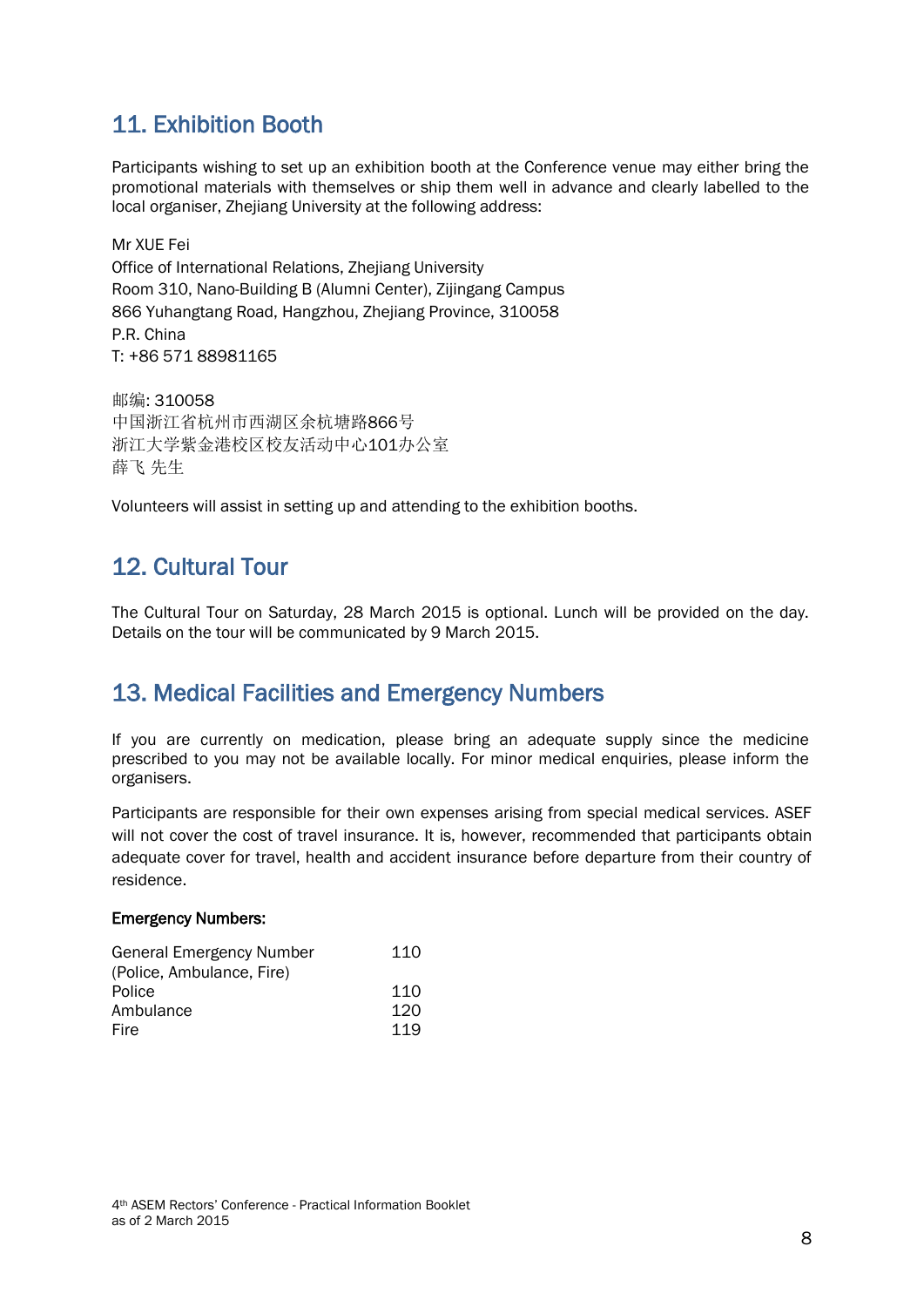### 14. General Information on Hangzhou

Standard time zone UTC/GMT +8 hours

#### Weather

The average temperature for March typically ranges between 10 C and 14 C. Coats and a light sweater or T-shirts are suitable.

Thicker clothing is advisable when going out in the morning or at night. An umbrella / wet weather clothing is also useful.

Currency and Banking The currency in China is the Renminbi (RMB/Yuan) 1 RMB/Yuan approximately = 0.14 Euros/0.16 USD

Chinese banks are typically open at 08:30 and close at 16:30 on weekdays. They are open on weekends. ATMs can be easily found in Hangzhou. Visa, MasterCard and other major debit/credit cards may be used.

#### **Electricity**

The standard voltage in China is 220V, 50 HZ, AC.

The outlet is three-pronged, and is similar to the ones used in Australia and New Zealand. Participants are recommended to bring their own adaptor.



**Communications** 

The international telephone country code for China is +86. The local code for Hangzhou is 571 To call Hangzhou from abroad, you will need to dial: 0086 + 571 + Local Number

#### Tourism in Hangzhou

- <http://english.ctrip.com/>
- <http://www.96123.com/>
- <http://en.gotohz.com/>

### <span id="page-8-0"></span>15. Contact Details of Organisers

Should you need any further information related to your participation in ARC4, please contact:

#### [Asia-Europe Foundation \(ASEF\)](http://asef.org/)

#### Ms Natalie HONG

Project Manager, Education Department T.: +65-68749715 E: [arc@asef.org](mailto:arc@asef.org)

#### 4th ASEM Rectors' Conference - Practical Information Booklet as of 2 March 2015

#### Mr Marcel BANDUR

Project Officer, Education Department T: +65-68749714 E: [arc@asef.org](mailto:arc@asef.org)